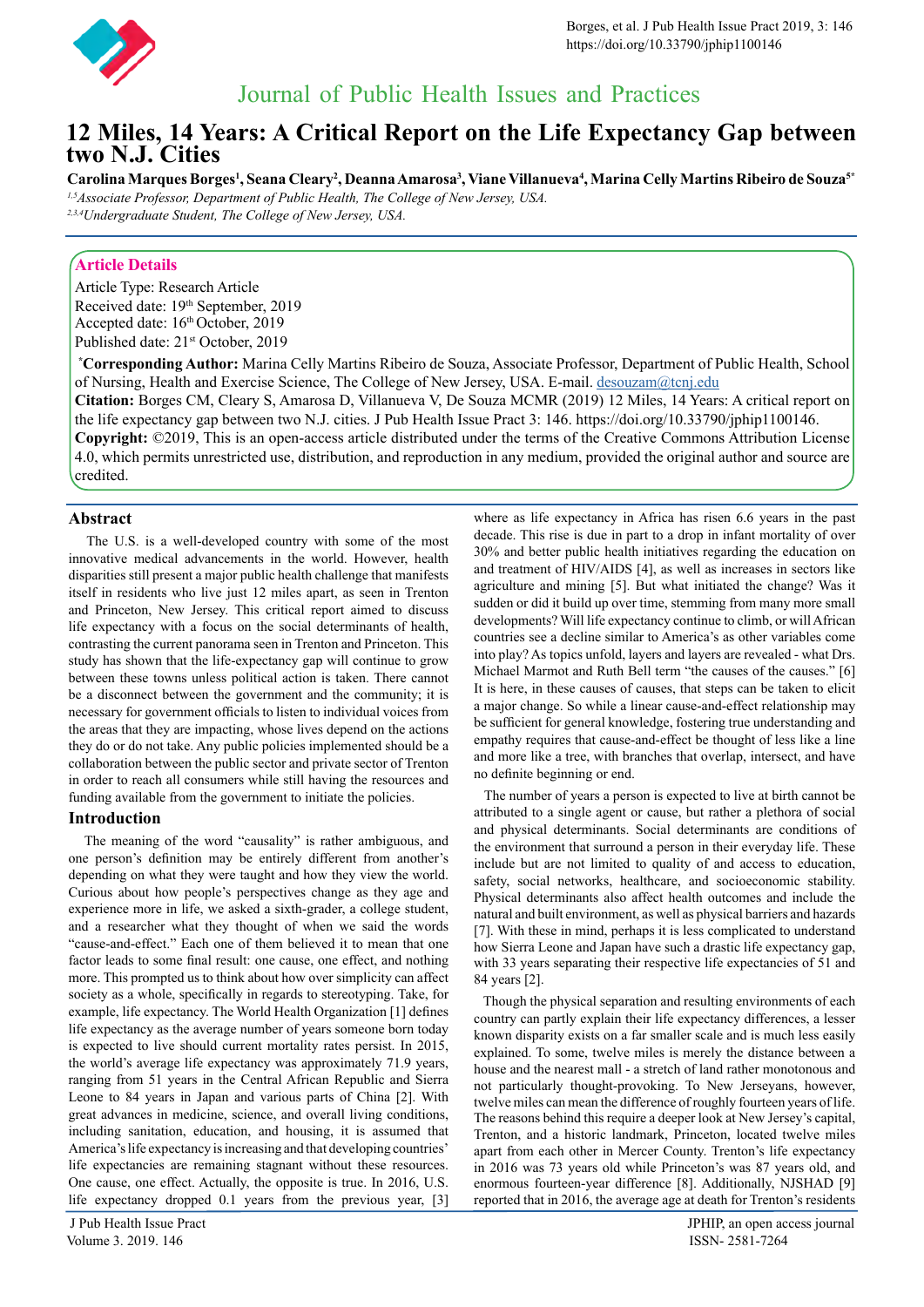was 64.3 years, while Princeton's residents lived an extra 18 years on average until their deaths at the age of 82.1.

 This critical report aimed to discuss life expectancy with a focus on the social determinants of health, contrasting the current panorama seen in Trenton, state Capital and Princeton as one of the wealthiest towns in New Jersey State.

#### **History**

 The histories of the development of both Princeton and Trenton are integral contributors to the differences in life expectancy between the two cities. The economic and industrial decline of Trenton introduced poverty and financial struggle to the city. Without the major factories bringing in revenue and providing job opportunities for the residents of Trenton, the population now struggles to support itself financially. This means that areas like personal nutrition and education are not prioritized [10]. On the opposite end of the continuum, the Ivy League university located in Princeton draws educated, upper-class individuals to the town for the duration of their college experience, as well as world-renowned professors in every field. The relationship between the university and town has resulted in a joint financial effort to promote healthy lifestyles and attract profitable establishments to ensure its reputation for years to come [11].

 In the 1800s, Trenton was at the peak of the Industrial Age - a premiere production city to support America's newfound growth and automation. At one point, it was ranked 50th among America's hundred largest cities. The city thrived in producing steel and pottery. It was home to one of the first steel mills in the United States of America. After the War of 1812, the mills that were present in Trenton transformed into larger industrial factories in order to support the demand for manufactured products. The city turned into a "diverse manufacturing center" that mainly focused on producing pottery, porcelain, iron, steel, and rubber. A strong immigrant labor force helped to support this industrialization of the city. In the 1930s, Trenton claimed the slogan "Trenton Makes, the World Takes," displaying it proudly on the Lower Trenton Bridge. Quite literally, this symbolizes the city's exceptional ability to provide goods and products for other American and global cities. Unfortunately, World War II facilitated a loss of control over the industries and introduced labor unrest and turmoil to the city. Ultimately, the factories were abandoned, sold, or destroyed, thus, marking the beginning of the post-industrial era that is currently present in Trenton. Lack of funding and violence has caused a decline in the support of the development of Trenton. The population in Trenton heavily suffered and continues to suffer due to the urban decay that occurred. This may be a big contributing factor to the lower life expectancy present in Trenton. The city's difficulty in trying to flourish and rebuild from the tragic economic and industrial decline has heavily affected the residents [10].

 Princeton was similarly once at the forefront of the nation's development and flourishment, but for different reasons. Princeton's rise to fame began during the American Revolution as the site of the first major victory against the British, arguably the turning point of the war. Then, in 1783, Congress chose to move the capital of the colonies due to unrest from unpaid American soldiers. Princeton offered the ideal location as a midpoint between Philadelphia and New York City, with the largest building in the world, Nassau Hall, to serve as the meeting place for the Continental Congress [11]. Interestingly, the choice for where to move the capital was between Trenton and Princeton, but Princeton was ultimately chosen [12]. Though the arrangement lasted only a few months, Princeton's place in history was set in stone. Throughout the years, Princeton grew its reputation as the College of New Jersey, now known as Princeton University, expanded its academic offerings, and became recognized as a leader in its growing fields. The history and location attracted top students to the college, as did its unique features, like its preceptorial and honor systems implemented by the College's president, Woodrow

Wilson, in the early 1900s [11]. Today, Princeton University is one of the eight Ivy League colleges, widely regarded as one of the best and most selective research universities in the U.S. Notable alumni and faculty abound, including Nobel Prize winners, former presidents, and Fortune 500 company founders [13]. Princeton has attracted highly-educated and accomplished individuals for centuries, shaping it into what it is today.

 The stark differences in the two cities' histories and present-day situations play a huge role in how the social determinants of health analyzed in this report have manifested themselves differently in Princeton and Trenton, leading to the substantial life expectancy gap of 14 years.

#### **Race**

 When analyzing the causes of the life expectancy gap between Trenton and Princeton, differences in the racial compositions of the towns must be accounted for. In Trenton, 47.53% of the population is black while 32.24% is white. These numbers are drastically different in Princeton, where 51.21% of the population is white and only 3.35% is black. Notably, 41.25% of Princeton's population is Asian [14]. It is evident that a wealth gap with historical roots exists between whites and minority groups in America that cannot simply be overcome through income equality [15].

 The overall median household income in Trenton is \$45,326, while in Princeton, it is \$182,649. An African American that resides in Trenton still makes less than a resident that is white (\$40,313 for African Americans vs. \$52,650 for whites). While African Americans living in Princeton are economically more advantaged than those in Trenton, a large income gap is present between African Americans and whites in Princeton; the African American population in Princeton holds a median household income of \$82,904 compared to \$165,023 for whites in Princeton [16]. Likewise, 18.33% of Trenton families compared to 2.29% of Princeton's families live below the poverty line [14]. This data is not due to chance; racial advantages present in American society need to be accounted for.

 These racial differences were studied by American sociologist Dalton Conley, the Henry Putnam University Professor of Sociology at Princeton University. He found that whites living in the U.S. are significantly advantaged in health and longevity over other races, regardless of income or education level. As black Americans have overall worse health than whites despite economic or educational differences, other factors must be accounted for. Conley suggests that dealing with racism and stigma in everyday life leads to feelings of inadequacy and low worth, which causes this group stress that wears down their bodies. Additionally, he found that people with high incomes and thus higher socioeconomic status live longer than those who do not. Populations with higher socioeconomic status smoke less often, consume healthier foods, and exercise more often because they have the information and ability to make these healthy choices [15].

#### **Education**

 Conley (15) conducted an additional study that analyzed educational abilities in America between blacks and white. After he factored out differences in class, he found that African Americans had a greater chance of graduating from high school, were 44% less likely to be held back a grade, and were equally likely to be suspended or expelled from school as white students. This shows that differences in education rates between Trenton and Princeton are not attributed to race.

 Education leads to empowerment. Those who are educated, whether it be about politics, medicine, or history, have an increased ability to contribute to society and an opportunity to enhance their knowledge and skills. There are more job opportunities and there is an increased respect for those who are educated. More importantly, education allows people to reduce the inequalities that may be against their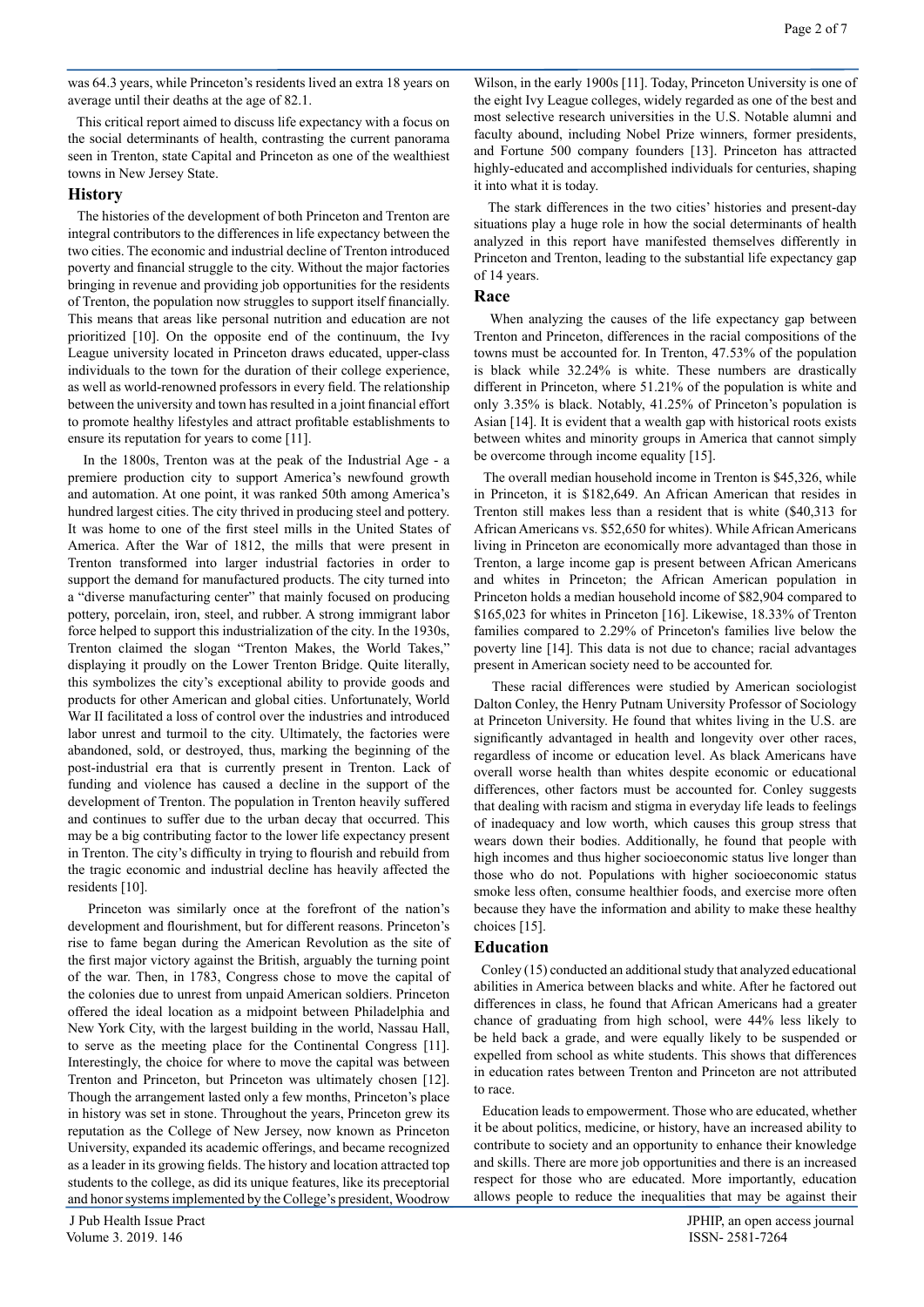favor, such as poverty. Those who come from an unfortunate background can give themselves better job and life opportunities if they pursue an education and a college degree.

 The difference between the quality of education between Princeton and Trenton is clear when statistics like graduation rate and standardized test scores are examined. In our analysis, statistics from Princeton High School and Trenton Central High School: Main Campus were compared. The differences in the amount of people who have high school degrees in Princeton and Trenton can be attributed to the graduation and dropout rates in each town. In 2017, Princeton High School had a graduation rate of 97.45% whereas Trenton Central High School: Main Campus had a graduation rate of 81.73%. This is consistent with the fact that fewer people living in Trenton have high school degrees and even fewer college degrees. In reference to dropout rates at the two high schools, Trenton Central High School: Main Campus has a higher dropout rate at 1.7%, whereas Princeton High School's rate is only 0.2%. These rates are consistent with and help to support the trend that Trenton does not have as many people educated on the higher level compared to the amount of people in Princeton who have received higher levels of education [17-18].

 According to the U.S. Census Bureau, 71.9% of the population of Trenton have a high school degree and 11.9% of the population have a bachelor's degree or higher. These percentages are very low compared to those of Princeton. In Princeton, 95.7% of the population have a high school degree and 78.7% of the population have a bachelor's degree or higher. Having a bachelor's degree allows people to pursue white-collar jobs, such as doctors, nurses, business professionals, etc. These jobs generally pay more and provide more benefits. Even just having a high school degree provides so many more opportunities compared to not having any type of educational degree at all. From these statistics, there is vast difference in the amount of people who have bachelor's degrees or higher between Trenton and Princeton. Only 11.9% of the Trenton population have graduated and earned a college degree or a higher degree [19]. It can be inferred that most people residing in Trenton probably have lower incomes than those in Princeton. This means that these people cannot afford to go to college and pursue a college degree, therefore, they will not have as high paying jobs as people who have college degrees.

 When looking at standardized test scores from 2016, there was a lack of information on SAT and ACT scores for Trenton. Therefore, we decided to exclude these standardized test scores and only based our analysis on the high schools' PSAT performance. In Princeton, the PSAT school mean was 1176 and in Trenton the PSAT school mean was 802. Trenton's PSAT school mean was lower than that of New Jersey's (950) [17-18]. This difference in PSAT test scores can be attributed to the lack of resources needed to prepare for these standardized tests. The people residing in Trenton may not have the books, tutoring, and practice tests that are used to help students prepare for the standardized tests. These test scores could help to explain why the graduation rate is lower for Trenton Central High School: Main Campus compared to the graduation rate of Princeton High School. Standardized tests are used to determine a student's college preparedness, therefore, if the students are performing poorly on these tests, then this could indicate that the students at Trenton Central High School: Main Campus are not prepared to go to college.

 The school climate could also heavily impact how students are performing, which ultimately affects their chances of earning high school degrees. If classrooms are distracting because students are not being studious, then students are not performing to their best potentials. If students are consistently being suspended, other students are being distracted by the unnecessary drama. The school suspension rates vary greatly between Princeton High School and Trenton Central High School: Main Campus. Princeton High School has a suspension rate of 1.2% and Trenton Central High School: Main Campus has a suspension rate of 14.4%. Clearly, Trenton Central High School: Main Campus has a much higher suspension rate [17-18]. This is due to many factors other than poor conduct and misbehavior. Students can be suspended for failing to attend class. Students may be missing class because they have issues happening in their homes or are working a job in order to earn more money to support their families.

#### **Employment**

 There is a large difference in the types of jobs that are most prevalent in Princeton and Trenton. The top three types of jobs in Princeton are in the fields of education, training, and library (22.9%), management  $(13.4\%)$  and administrative services  $(7.7\%)$ . In comparison,  $15.1\%$ of the working population in Trenton have jobs in administrative services, 11.8% have jobs in the cleaning and maintenance field, while 10.4% have jobs in food and service [19]. Generally, jobs in education, management, and administration are higher paying than jobs in the field of cleaning and food and service. As has been continuously stated, it can be inferred that these findings are due to the fact that fewer people have bachelor's degrees or higher in Trenton. One cause leads to another. Because fewer people have bachelor's degrees, then it makes sense that most people residing in Trenton do not have white collar jobs, which require a higher level of education.

 Unemployment rates are also another contributing factor to increased rates of poverty, which ultimately leads to a lower quality of life, and therefore, a lower life expectancy as well. There are much higher unemployment rates for the population aged 16 and up in Trenton in comparison to the unemployment rates in the same population type in Princeton. According to DATAUSA, (20) there is a 15.17% unemployment rate in Trenton and a 4.37% unemployment rate in Princeton. Larger percentages of the population being unemployed means that larger percentages of the population are falling below the poverty line. This greatly affects people's lifestyle choices. People cannot afford to be educated or eat healthy, nutritious foods which greatly affects their life expectancy.

 Careers may fill pockets, but such is not the case for individuals working blue- and pink-collar jobs who lack the post-secondary education necessary to attain lucrative careers. According to data gathered from the Trenton Health Team [16], Princeton has a median household income of \$182,649, four times Trenton's median household income of \$45,326. Even the richest neighborhood in Trenton, Census Tract 0013 in the northwestern portion of Trenton, was poorer than Princeton's poorest neighborhood, Census Tract 0040 in the center of Princeton. These neighborhoods have median household incomes of \$61,060 and \$77,984, respectively. The gap between the two towns is starkest when comparing Trenton's poorest neighborhood, Census Tract 0011.02, to Princeton's richest neighborhood, Census Tract 0042.03. In the latter, the average family makes \$200,278, whereas the former makes only \$18,138. That leaves a gap of \$182,140, and this gap alone is over ten times what families in that area of Trenton make annually. Whether the cause or effect of such income disparities, the cost of housing is directly proportional to the median household income. In Trenton, the median property value from 2015 was \$107,200. This is a little less than three times the median household, affordable for only 37.5% of people to fully own. In contrast, the median property value in 2015 was \$780,300 in Princeton, where 58.8% own their homes [19].

#### **Environment**

 The environment that one lives in is a large determinant of health. Many health conditions, including respiratory infections, asthma, lead poisoning, injuries, and mental health, are associated with poor housing conditions [22]. This is applicable to the differing situations in Trenton and Princeton. The age-adjusted Emergency Room (ER) rate due to adult asthma in Trenton from 2012-2014 was 141.1 ER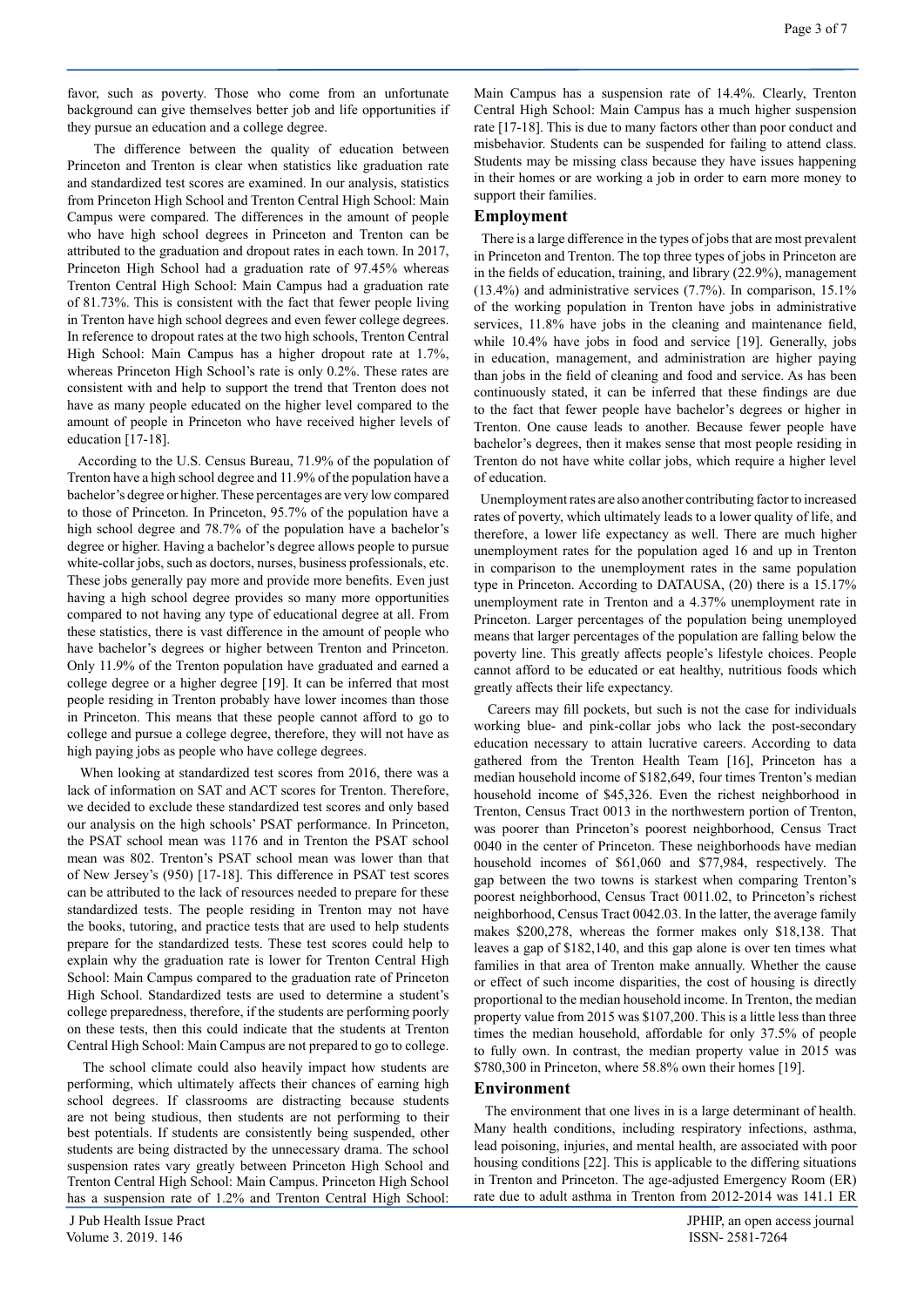visits per 10,000 population. In Princeton, this rate was dramatically less, at 13.2 ER visits per 10,000. Likewise, the same rate due to pediatric asthma was 246.4 ER visits per 10,000 in Trenton compared to 39.4 in Princeton [23]. Additionally, high blood lead levels adversely affect intelligence, behavior, and development [22]. In Trenton, lead poisoning cases are significantly higher than in Princeton. The New Jersey Department of Health [24] reported childhood lead poisoning prevalence in 2016 in large municipalities in New Jersey. Using Census data, they calculated the number of children in each area and tested a percent of this population for Blood Lead Level ( $\mu$ g/dL), categories ranging from <5, 5-9, 10-14, 15-19, 20–44, and >45. In Trenton, a total of 3,307 children out of the 3,525 children tested for <5 µg/dL of lead in their blood, which is considered safe [25]. However, 218 children tested above 5 µg/dL out of this group, equivalent to 6.18% of the population of children in Trenton. Trenton ranks 6th among large municipalities (population of  $>35,000$ ) for number of children ( $<$ 6 years of age) reported with elevated blood lead levels.

 Because Princeton does not classify as a large municipality, it was not included in this data. However, the two towns can be compared by noting the differences in the number of Elevated Blood Lead Level (EBLL) cases reported in the two towns. The report also stated that New Jersey law (N.J.S.A. § 24:14A-6) requires local health departments to investigate all reported cases of EBLL and to order the abatement of all lead hazards identified in the course of the investigation. In the same 2016 report, the New Jersey Department of Health [24] published that the Princeton Health Department had one environmental case referred to their health department, which did not end up requiring investigation. In Trenton, 23 cases were reported, of which 11 required further investigation. According to Princeton Health Department Assistant Administrator/Public Health Officer, Jeffrey Grosser, water and sanitation efforts are comparable between the two towns (Grosser, Jeffrey. Interviewed by three of this report authors on 2018 Apr 23). Keeping this in mind, one can infer that the issue lies in a lack of maintenance and service upkeep in lower income housing.

 When maintenance and service are not routinely performed, living conditions become more and more unsafe, and accidents are more likely to occur. This is evident in the crude rates of unintentional injuries out of 100,000 population between the two towns: 41.6 deaths in Trenton compared to 22.4 deaths in Princeton(26).

 One sociological study [27] demonstrates a positive association between healthy living conditions and environments and a healthy lifestyle. A sample of families was randomly assigned to move to a low-poverty area, and the control group was able to move to wherever they wanted, usually a wealthier area. The experiment was named "Moving to Opportunity" (MTO). Families in the control group reported experiencing less stress from violence and other factors. In addition, these families generally felt healthier and happier than in their previous living arrangements. Most notably, children in the control group showed dramatic results, where children with higher socioeconomic status, regardless of race, rise above their counterparts as a result of their environments. This not only demonstrates the effects of poverty on families but also shows how the opportunity to be happy and healthy in America is unequally distributed amongst Americans depending on their surrounding environment. The environment that Americans live in is usually determined by their socioeconomic status, as wealthier individuals live amongst each other and similarly with lower class populations. As with education, being surrounded by motivated students increases productivity and success amongst individuals who would not have done so in other circumstances [15]. Likewise, being surrounded by a healthy environment leads to feelings of higher worth despite socioeconomic status. Thus, those who live in Trenton may experience lower health due to this cause.

Land density is a contributing factor to the quality of the environment one lives in. The U.S. Census Bureau [19] found that Trenton had 84,056 residents as of 2016 distributed across 7.65 square miles of land [28]. This puts Trenton's population density at 10,988 people per square mile of land. Because so much space is needed to house and sustain such a dense population, there is little room for parks. Just over 180 acres of green space is reserved as parks and can be used by the public [29]. In terms of food, there are around 20 places listed under "grocery stores" within Trenton's borders on Google Maps, including grocery stores, markets, supermarkets, and delis, not including corner stores. If Trenton's residents used only these 20 grocery stores, each store would serve approximately 4,203 people. There are 12 fast food restaurants, or about 1.57 per square mile of land [30].

 Princeton Borough and Princeton Township, on the other hand, had a combined 31,249 residents in 2016 [19], distributed across 17.93 square miles of land [28]. Princeton thus had a population density of 1,742 people per square mile. Much of Princeton's area is dedicated to reservations and other parks. One park alone, Institute Woods, has 589 acres of green space open to the public, triple the combined area of every park in Trenton. This is just one park of many that contain several hundred acres of green space. Google Maps [31] lists 18 places as "grocery stores" within Princeton's borders, including grocery stores, markets, supermarkets, and several other types of food stores. When narrowed down to just grocery stores, markets, and supermarkets, 14 stores remained. It is important to note that of these 14, 5 contained the words "whole," "organic," or "gourmet" in their names or descriptions, whereas Trenton's stores had none of these. If Princeton's residents used only these 14 grocery stores, each store would serve 2,232 people. There are 14 fast food restaurants, and 13 when excluding one restaurant with very expensive options. This ratio comes out to be about 0.73 fast food restaurants per square mile of land, a fast food density less than half that of Trenton. In simple terms, for every two fast food restaurants in Trenton, there is one in Princeton.

 The quality of the environment between the two towns also depends on public safety. As a population that feels unsafe would be less inclined to exercise outside or bring their child to the park, health relates to how safe the residents of a town feel when they leave the house. The FBI [32] recorded data in 2015 on reported crime in U.S. cities. The following numbers reflect incidents occurring relative to Trenton and Princeton populations at the time, which were 83,662 and 30,447, respectively. For comparative purposes, the numbers have been converted into incidence rate per 10,000 population, with the raw data written in parentheses beside the rate. In 2015, there were 121.7 reports of violent crime in Trenton per 10,000 people (1,018 reports) compared to 4.3 per 10,000 people (13 reports) in Princeton. Twoof every 10,000 Trentonians were victims of non-negligent manslaughter or murder (17 murders), whereas there were no reports of murder in Princeton. There were 5.7 reports of rape per 10,000 population in Trenton (48 reported rapes), and 0.33 reports of rape per 10,000 population in Princeton (1 reported rape). 48.1 robberies occurred per 10,000 Trentonians (402 robberies), and 0.66 robberies occurred per 10,000 Princetonians (2 robberies). There were 65.9 aggravated assaults in Trenton per 10,000 people (551 incidents), compared to 3.3 aggravated assaults in Princeton per 10,000 people (10 incidents). This data about public safety shows that there is an increased chance that Trenton residents would feel unsafe going outside. One can gather from this data that the life expectancy gap disparity can be attributed to this and the other previously mentioned environmental factors.

#### **Chronic Diseases and Access to Healthcare**

 Chronic diseases and conditions, such as obesity, heart diseases, and diabetes, are directly linked to a decrease in not only length of life, but quality of life, as well. When Trenton's citizens need medical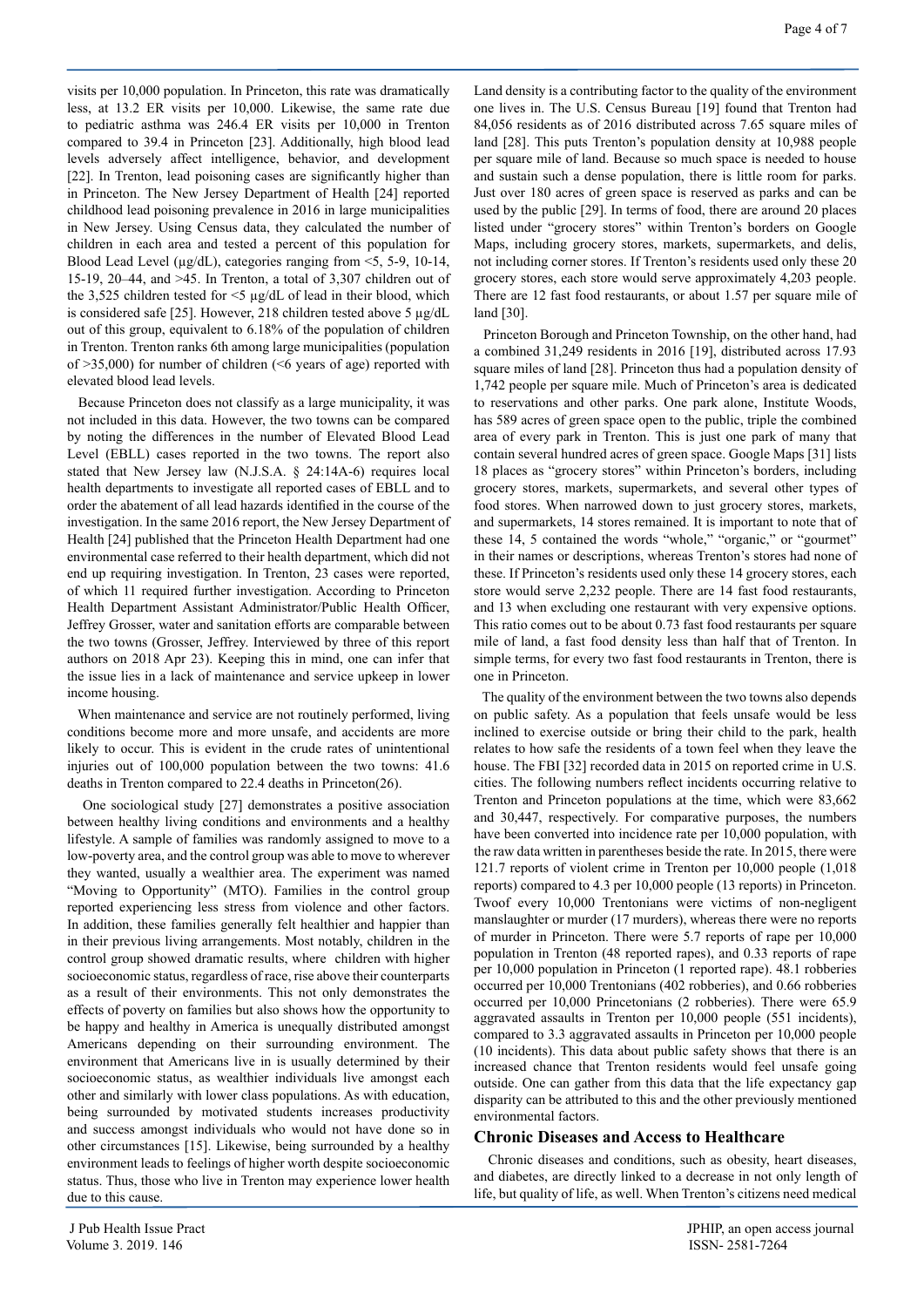care for conditions such as chronic diseases, they can go to four hospitals or around 20 clinics of different specialties. Still, 23.1% of people under 65 years old are uninsured, thus unable to utilize many of these resources. When Princeton residents need medical care, there are three general and specialty hospitals and 12 medical clinics within the town, as well as Princeton and Penn Medicine facilities just outside Princeton's borders. These are easily accessible, as only 3.7% of Princetonians under 65 years old are uninsured [19]. The uninsured are at many disadvantages when it comes to healthcare because they are unable to receive preventative care, thus being hospitalized and dying from avoidable conditions more often than the insured. According to the Henry J. Kaiser Family Foundation [33], around 20% of uninsured adults did not seek out necessary medical care because they could not afford it, causing worsened conditions and a greater likelihood of death. When emergencies occur, medical bills can pile up quickly, putting those who are already economically strapped into further debt [34].

 Heart disease is the leading cause of death in both Princeton and Trenton. In 2016, there were 146 deaths due to heart disease in the Trenton population of 84,056 people. In comparison, there were 48 deaths out of 31,249 people in Princeton. This means that the death rates are 173.7 deaths per 100,000 population in Trenton and 153.6 deaths per 100,000 population in Princeton. These are relatively similar rates, Trenton's being slightly higher. The same is true when comparing death rates due to stroke between the two cities. In Princeton, the death rate due to stroke was 22.4 deaths per 100,000 population (7 deaths out of 31,249 people). In Trenton, the death rate was 35.7 deaths out of 100,000 population (30 deaths out of 84,056 people). Again, these rates do not differ by much. However, when comparing the death rates due to diabetes in both of the cities, large differences can be seen. In 2016, there were 30 people out of 84,056 people who died because of diabetes in Trenton. This means the death rate was 35.7 deaths per 100,00 population. In Princeton, only 2 people out of 31,249 people died due to diabetes for a death rate of 6.4 deaths per 100,000 population [26]. Clearly, the death rate due to diabetes is much higher in Trenton than it is in Princeton. When looking at these three chronic diseases, Trenton's death rates due to heart disease, stroke, and diabetes are all higher than the death rates in Princeton. There is a multitude of reasons as to why the death rates are higher in Trenton than they are in Princeton. Obesity, lack of exercise, and lack of fresh food options are examples.

 Obesity is multifactorial, which in turn can cause the development of chronic disease. Lack of exercise, a risk factor for chronic diseases, is higher in Trenton than in Princeton. The World Health Organization [35] recommends that children get 60 minutes of exercise daily and adults get 150 minutes of exercise per week. Reasons why residents may not get the recommended amount of exercise include lack of resources and areas to be physically active, unsafe neighborhoods where high crime rates exist, and poverty. We also discussed work wellness programs in place at Grosser's workplace; paid gym memberships are offered to employees with higher income jobs. These employees are able to exercise during their lunch breaks, therefore, making it easier for workers to exercise daily and decrease their risk of becoming obese. Crime rates are significantly higher in Trenton than they are in Princeton, as previously stated. In Trenton, there are also fewer recreational centers and parks where people can engage in physical activities and exercise.

 A big contributor to Trenton's high obesity rates could be the high density of fast food restaurants and the lack of grocery stores and fresh food options. There is a quasi-food desert present in Trenton, meaning that the scarce food options that are available are not necessarily nutritious and healthy. Further, the average number of cars for Princeton is two cars per household, whereas in Trenton, it is one car per household [20]. This means that there is less accessibility to fresh food options for residents in Trenton because they do not necessarily have the transportation available to them. Poor diet and lack of exercise are major risk factors for many chronic diseases as well as contributors to lower life expectancy. All these factors lead to increased rates of obesity, which is a major risk factor for the development of multiple chronic diseases, such as cardiovascular disease, stroke, and diabetes. Increased body fat percentages increase the plaque buildup in the arteries causing the heart to weaken which can lead to cardiovascular disease as well as stroke [36]. In addition, increased body fat, especially around the waistline, affects how pancreatic cells function and prevents the cells from using insulin properly, leading to elevated blood sugar levels in the body [37]. This is a direct cause of diabetes. Clearly, the onset of a chronic disease is multifactorial. Multiple variables, like socioeconomic status, genetic factors, education, and available resources affect whether an individual develops a chronic disease [38].

 Healthcare and insurance inequalities can be observed by analyzing ER and hospitalization rates of diseases between the two towns. The age-adjusted ER rate per 10,000 population due to diabetes in Princeton is much lower than that in Trenton (3.3 vs. 64.6). Due to long-term complications of diabetes, the rate in Princeton is 2.8; in Trenton, the rate is 23.4. Additionally, ER rates due to hypertension in Trenton is 60.4, while it is 10.9 in Princeton. Trenton's hospitalization rate due to heart failure is 57.4; Princeton's is 20.6 [23]. Trenton ER and hospitalization rates are higher due to a general lack of health insurance in this population; easily preventable and treatable diseases are more likely to manifest into conditions that need urgent medical attention in this population.

 The second leading cause of death in both Princeton and Trenton is cancer. In 2016, NJSHAD reported that 141 out of 84,056 people died of cancer in Trenton and 31 out of 31,249 people died of cancer in Princeton. For comparative purpose, this equates to a death rate of 167.7 per 100,000 population in Trenton, and 99.2 per 100,000 population in Princeton [26]. While the causes of cancer vary widely from person to person, risk factors can be split into two groups: those that can be controlled and those that cannot. Age and family history, for example, are two risk factors that cannot be controlled and would affect both Trenton and Princeton equally. Therefore, the differences between cancer death rates in the two cities are likely due to factors that can be prevented and controlled.

 Lifestyle factors play a role, as diet and activity level can protect against or predispose someone to cancer development. Princeton's superior resources in terms of healthy food options and area to exercise freely and safely make it much easier for these residents to engage in healthy lifestyle choices. Even when Trentonians are aware of the causes of chronic diseases like cancer, taking the necessary steps to protect themselves from it is often not possible with violence or a lack of access to affordable organic foods and green space.

 Environmental contaminants also act as carcinogens. These contaminants can reveal themselves in both the workplace, homes, and surrounding environment [39]. In terms of occupational cancer, Trenton has a higher percentage of the population working in jobs that could expose workers to carcinogens. While a majority of Princeton's population occupy the fields of education, management, and administrative services, of which the working environment is generally safe and free of carcinogens, the majority of Trenton's population is involved in production/transportation and cleaning/ maintenance [20]. Production and transportation in Trenton include metal production, truck drivers, and ceramic production. Metal production exposes workers to aromatic amines, driving exposes works to Diesel engine exhaust, and ceramic production exposes workers to cobalt, all of which are carcinogens. Cleaning and maintenance often involve fumes and other chemicals that can cause cancer, including benzene in detergents [40]. With housing, poor maintenance and safety in housing lead to the high rates of lead poisoning in Trenton [23], likely from pipes and paint, which can cause lung and stomach cancer, among others [41].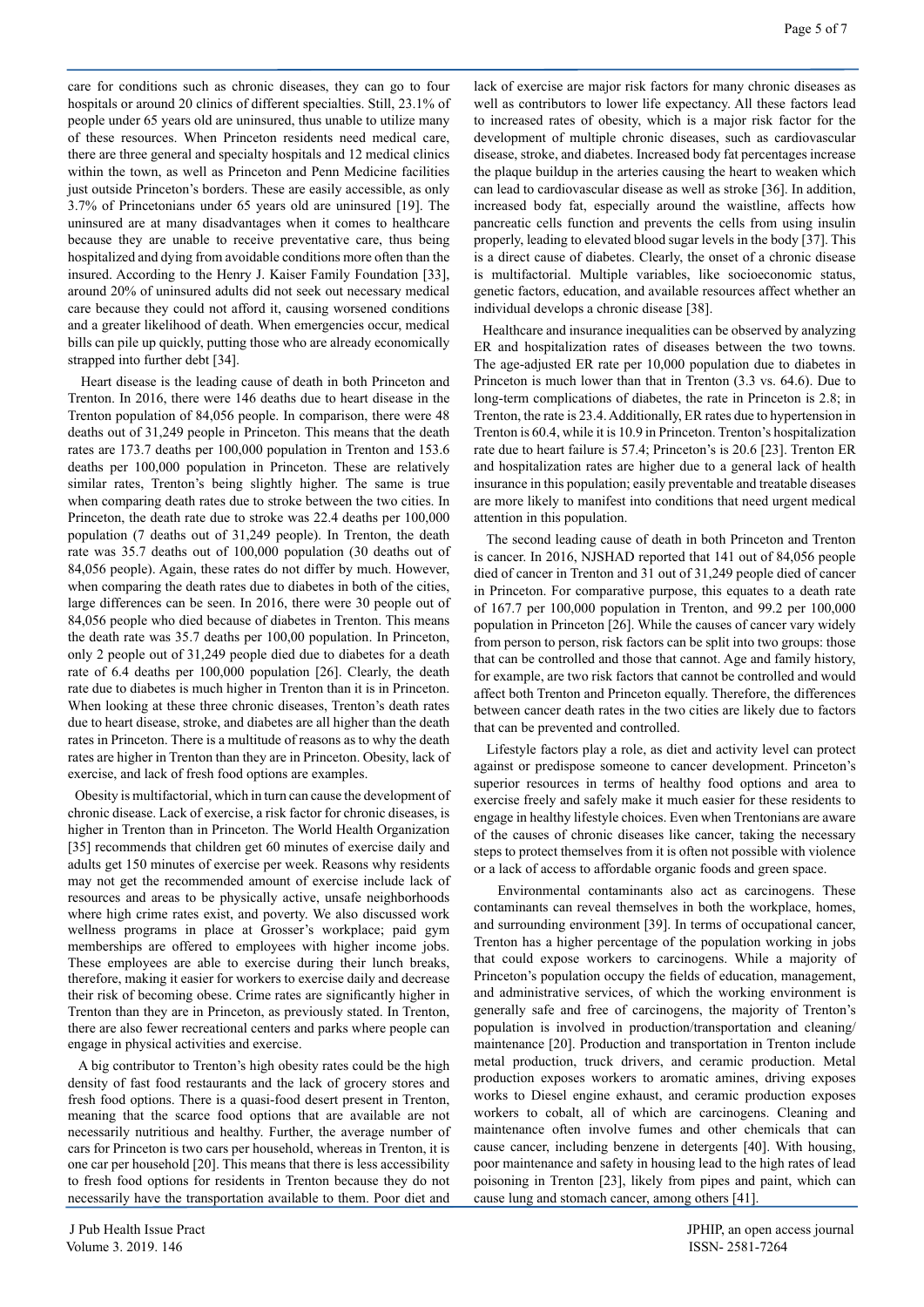Immunosuppression and prior infection are exposures to cancer, as well [39]. According to NJSHAD's [26] most common causes of death in Trenton and Princeton, both cities experienced deaths due to kidney disease, pneumonitis, chronic lower respiratory diseases, and influenza and pneumonia in 2016, all of which cause a weakened immune system [42]. For each of these, the crude rates of death in a 100,000 population were higher for Trenton except for pneumonitis due to liquids and solids, which was higher in Princeton. Trenton also reported numerous other diseases that can lead to immunosuppression, including liver disease, HIV, viral hepatitis, and septicemia, that were not reported as a common cause of death in Princeton [26]. These conditions are once again conditions of the poor and uninsured who cannot get the treatment to stop the diseases in their early stages. Having no insurance also means that these individuals are less likely to get yearly check-ups to detect cancer in its early stages when it is most treatable, leading to higher rates of death by cancer.

 It is important to note that there are evident differences in the major causes of death between Trenton and Princeton; these can likely be attributed to an increase of certain risk factors for more uncommon causes in one town versus the other. In Trenton, for example, septicemia is a substantial cause of death, taking 3.3% of residents lives (21 individuals) in 2016, translating to a crude rate of 25 individuals per 100,000. The condition, however, fails to be listed as one of the top 24 causes of death in Princeton [26]. This is troublesome as septicemia is widely preventable. All infections can lead to sepsis, but this is easily avoidable if care is readily available and the pre-existing illness is promptly treated. It is easier for an infection to lead to sepsis if an individual has a weakened immune system due to HIV/AIDS, cancer, or cancer treatment. It is also more likely for septicemia to develop in those who live with chronic diseases such as diabetes [43]. In Trenton, HIV/AIDS, cancer, and diabetes affect residents at higher rates than in Princeton. (26) As aforementioned, the low-income population in Trenton does not receive the same high-quality healthcare that the residents of Princeton do, as more of the population is uninsured in Trenton [19]. This difference in healthcare combined with the increased presence of risk factors in Trenton residents leads to a higher rate of death due to septicemia when compared to Princeton.

#### **Limitations of this Crtical Report**

 This report aimed to critically discuss the relevant gap in life expectancy between Trenton and Princeton under the basis of the social determinants of health. Technically, the data reported for Princeton's life expectancy was for the zip code 08550, or Princeton Junction, a town associated with West Windsor Township just southeast of Princeton. However, a representative at the RWJF estimated that the life expectancy would be roughly the same for Princeton. Still, in order to get the most accurate comparison between the two cities, we found data on the average age at death from NCHS's 113 selected causes of death for all Trenton or Princeton residents in 2016, regardless of sex, race, and place of occurrence.

 Additionally, the report was based on secondary data that is available to the public. While the sources were reliable, collection methods could have varied depending on the organization that collected the primary data, thus possibly contributing to bias in the comparison. Other factors (e.g. lead contamination) that also have been associated with life expectancy were not accessed due to insufficient data available, so the information presented here is not comprehensive of all variables.

 Google Maps was utilized to get a rough estimate of the number of fast food restaurants, grocery stores, hospitals, and parks in the two cities. This is likely the service that residents of Princeton and Trenton use to locate these places, and thus show basic availability and quality of each of the categories. However, the number of facilities found is only what Google grouped into the categories "fast food," "grocery stores," "hospitals," "clinics," and "parks." If a fast food restaurant was listed under "restaurant" instead, for example, it would not be included in the final count. Some of the facilities Google Maps listed were located outside of the cities and not counted either, and some were subjectively excluded because they did not seem to fit the category.

 Another limitation is that crude death rates were used in the chronic disease section because the data to calculate age-adjusted rates was not available for Princeton. Age-adjusted rates would have helped to differentiate the deaths due to environmental factors from those due to age. Lastly, this is a descriptive critical report and no causality can be assumed from the conclusions drawn.

#### **Conclusion**

 The U.S. is a well-developed country with some of the most innovative medical advancements in the world. However, health disparities still present a major public health challenge that manifests itself in residents who live just 12 miles apart, as seen in Trenton and Princeton, New Jersey.

 The life-expectancy gap will continue to grow between these towns unless political action is taken. There cannot be a disconnect between the government and the community; it is necessary for government officials to listen to individual voices from the areas that they are impacting, whose lives depend on the actions they do or do not take. Any public policies implemented should be a collaboration between the public sector and private sector of Trenton in order to reach all consumers while still having the resources and funding available from the government to initiate the policies.

 In addition to creating and instituting public health policies that would focus on improving social determinants in Trenton, it is vital to follow up on what progress is being made and to continue to make adjustments and improvements. The community would likely be more receptive to change if they are able to trust that the companies involved are really in it for the wellbeing of the community as opposed to simply the economics.

 This public health crisis is unacceptable and preventable. Although the U.S. is a well-developed country, the high-quality healthcare that is available is not equally distributed among the population and is virtually unavailable to the populations that need it most. In theory, each individual in the United States should have the opportunity to choose to be healthy, but this is not an easy option for residents in lowincome areas like Trenton. In order for this to truly be achieved, large and local companies alike need to recognize the long-term benefits of public health improvements, facilitated by short-term incentives from higher and more resourceful councils. In addition, populations need to be not only educated on how to make healthy decisions but also motivated and incentivized to execute the behavioral shifts that are necessary to actually accomplish a healthy lifestyle.

 The United States was founded on equality, and it is time for this sentiment to be actively applied to the population through governmental efforts and collaboration with communities in places like Trenton. By targeting the inequities in social determinants between the two cities, a chain of cause-and-effect will begin. The outcomes from one initial action can effect multiple positive changes, and each of those can act as a catalyst for even more change. Though it is impossible to eliminate people's conceptions of inequities in our society, progress can be made to lessen the life expectancy gap between Princeton and Trenton, as well as the thousands of similar cities that exist in America.

**Conflict of interest:** The authors have declare no conflict of interest.

#### **References**

1. World Health Organization [Internet]. Geneva (CH): World Health Organization; c2018. Life expectancy at birth; 2006 [cited 2018 May 1]; [about 2 screens].